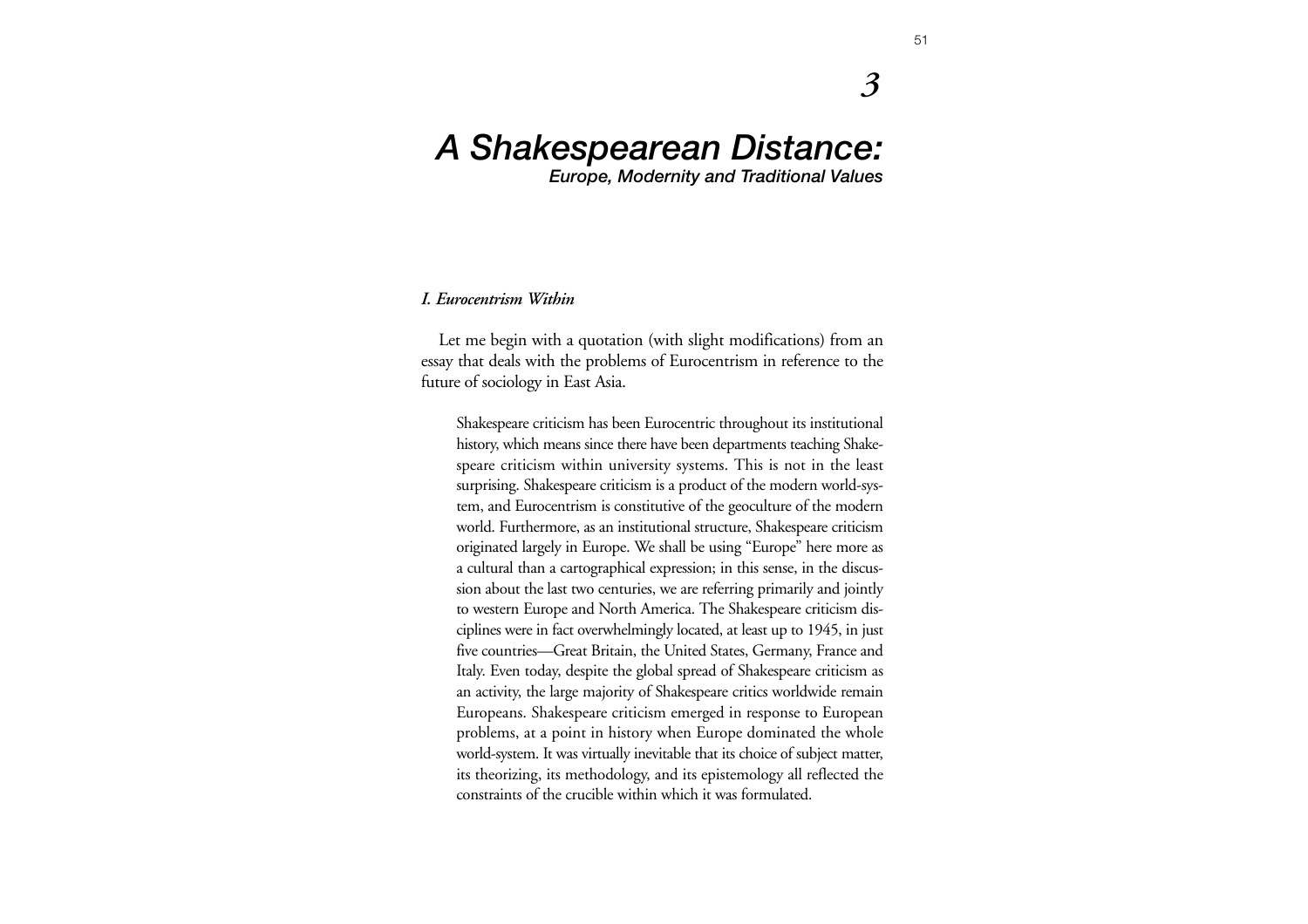The essay from which the above quote is taken is "Eurocentrism and Its Avatars" and its author Immanuel Wallerstein. Originally titled "Future of Sociology in East Asia," it was given as a keynote address at the International Sociological Association's East Asian regional colloquium in Seoul, Korea, in 1996. <sup>1</sup>The modifications I have made consist of (1) replacing "social science" and "social scientists" with "Shakespeare criticism" and "Shakespeare critics" respectively, and (2) the change in the order of the five designated countries from "France, Great Britain, Germany, Italy, and the United States" to "Great Britain, the United States, Germany, France and Italy." Despite the apparent wide discrepancy that notionally exists between fields as disparate as social science and Shakespeare criticism, the resultant logical consistency and theoretical coherence of the modified paragraph seems to me surprisingly suggestive.

There is little gainsaying the fact that Shakespeare criticism originated in Europe, and since its inception as an academic discipline in the nineteenth century it has largely been characterized as Eurocentric. The Shakespeare industry in the United States is no exception, as it is essentially located within the confines of a Eurocentric culture. It is thus easy to accept that the disciplines of Shakespeare criticism have been the privileged activities of Europe and North America.

If this much easily meets no objection, there may well be yet a few (and perhaps important) points for which my act of modification requires justification. The main problem probably arises from the proposition that "Eurocentrism is constitutive of the geoculture of the modern world." Whether one is critical of Eurocentrism or not, or regardless of which way one interprets the concept of "the modern world," the proposition, however, holds good so long as one accepts the basics of the historical perspective that there is a more or less distinct period meaningfully characterized by certain principles of political, economic, and cultural systems, in which Europe (which is culturally concomitant with North America) holds its conspicuous dominance throughout the world. With the few exceptions of radical views, <sup>2</sup> there largely seems to be a consensus that the period in question has its terminus a quo in about

sixteenth-century Europe and its terminus ad quem sometime in the twentieth century worldwide. And we generally call it "the modern world". Had we been deprived, by any chance, of the concept, we would certainly find it hard to get by in any of the cultural disciplines, including Shakespeare criticism.

Now if it is the case with both social science and Shakespeare criticism that "Eurocentrism is constitutive of the geoculture of the modern world," it follows that Shakespeare criticism, which at once forms and is formed by Eurocentrism, is closely bound up with the so-called "modern world." This is empirically verifiable: Shakespeare's works are usually envisaged as products of the Renaissance, the point of departure for the modern world; the Bardolatry coincides with and contributes to the creation of national and cultural identity, **<sup>3</sup>** which is characteristic of the modern world; and Shakespeare has become a worldwide cultural currency with the unprecedented accomplishment of the global empire by Great Britain, whose decline was superseded by the rise of another superpower of the Anglo-Saxon dispensation in the late modern world.

What Wallerstein has to say thus far about the emergence and nature of social science on the one hand and Eurocentrism with its concomitant modern world system on the other seems to hold equally true of Shakespeare criticism and Eurocentrism. So far so good. But we may feel confronted with some difficulty, a certain hermeneutic resistance, and perhaps even an instance of nonsense when we are to encounter such accounts as the following:

(1) Shakespeare criticism is a product of the modern world-system. (2) Shakespeare criticism emerged in response to European problems at a point in history when Europe dominated the whole world-system. (3) It was virtually inevitable that its choice of subject matter, its theorizing, its methodology, and its epistemology all reflected the constraints of the crucible within which it was formulated.

The common problem with the above three dicta, particularly for Shakespeareans, is probably the concept of "the world-system." In the

<sup>1.</sup> Now it is included as chapter 11 of *The End of the World As We Know It: Social Science for the Twenty-First Century* (U. Minnesota Press, 1999), pp. 168–84.

<sup>2.</sup> Cf. Bruno Latour, *We Have Never Been Modern* (Harvard UP., 1993). Le Goff, "For an Extended Middle Age," in *The Medieval Imagination* (U.of Chicago P., 1985).

<sup>3.</sup> The case is not confined to Great Britain alone but applies no less to romantic Germany, where Shakespeare plays the role of antidote against the dominant French neo-classicism.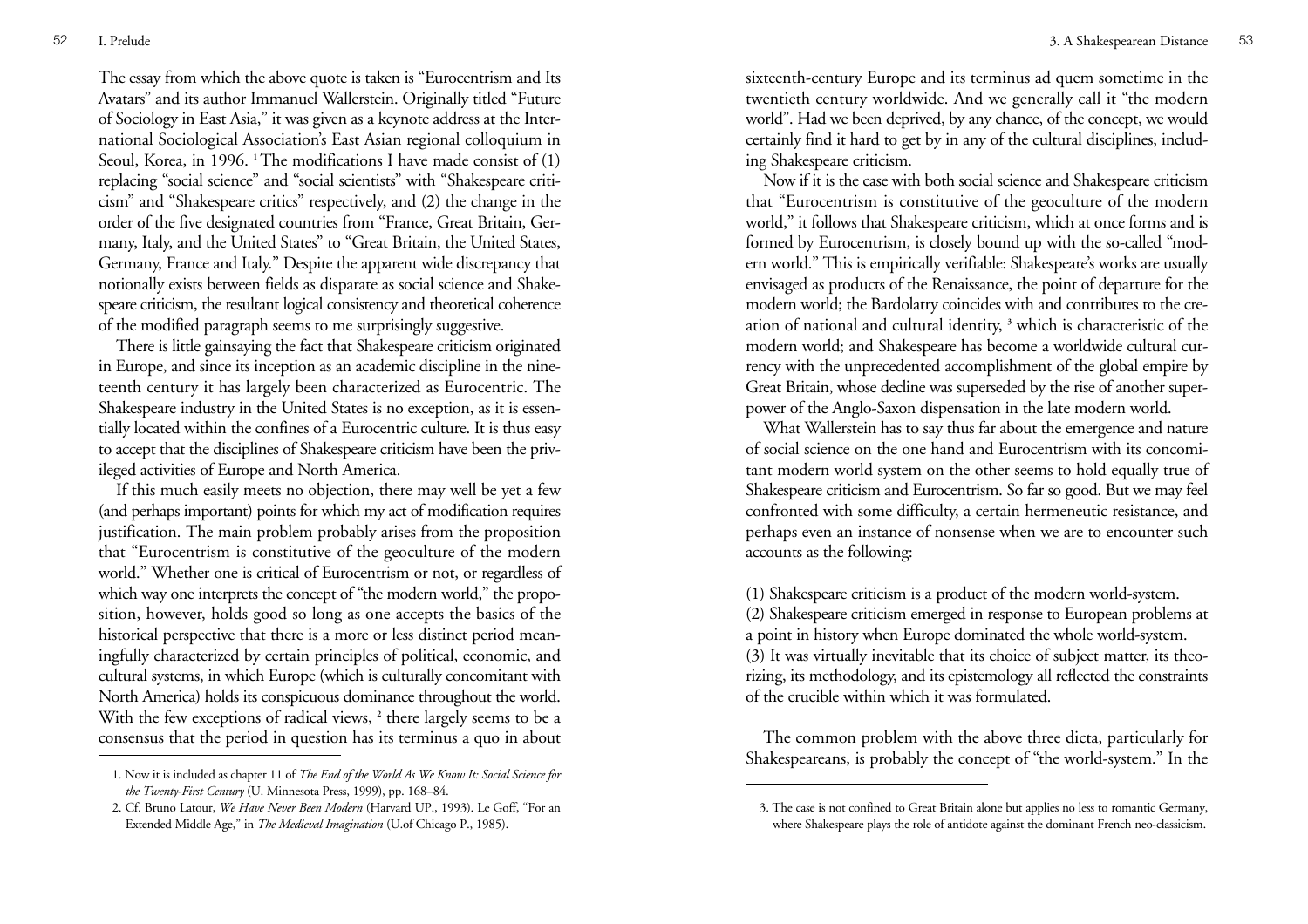first dictum, for instance, there is a sense in which Shakespeareans can say that Shakespeare criticism is a product of the modern world, replacing "the modern world-system" with simply "the modern world." The concept of "the world-system" is an invention of Wallerstein with some specific scholarly aims and effects in mind, whose minutiae fortunately do not concern us here. What can be of some consequence for us, however, is its possible significance for a systematic study of Shakespeare's reception in the modern world. If "the modern world" is taken as a complex entity, namely a more or less closed system, consisting largely of political, economic, and cultural sub-complexes, then there can and must be certain ways in which Shakespeare's reception can be orderly and analytically constructed. I must hasten to add, however, that the measure of correspondence between the structure of "the modern world" complex and that of Shakespeare's reception is anything but tight and rigorous, because the advancement of literary and cultural theories has increasingly put us far aloof from the naïve theory of reflection between culture and society or between mode of ideas and mode of production. The idea that Shakespeare criticism is a product of the modern world-system can work in ways both negative and positive; either it will reduce Shakespeare criticism to a servitor to the overall transactions of the modern worldsystem or it will help Shakespeare criticism be more self-reflexive about its activities in relation to the wider historical movements.

The second dictum—"Shakespeare criticism emerged in response to European problems, at a point in history when Europe dominated the whole world-system"—may sound rather far-fetched in that the limited specificity of Shakespeare criticism does not go together well with the generality of European problems. But when we reflect on the worldwide dominance that the Anglo-Saxon culture achieved and in which we still find ourselves, the dictum may deserve serious consideration—particularly so if we have rightfully discarded the facile and powerful view of "Shakespeare the genius," which holds that he was exceptionally so talented as to write works that are universally meaningful to all ages and all peoples. To be sure, Shakespeare criticism could have emerged, and as a matter of fact did emerge, irrespective of European problems; but Shakespeare criticism as it should be conducted in a global perspective could not be better and more meaningfully conceived of than as emerging in response to European problems, at a point in history when Europe dominated the whole world-system. The issue is, of course, to observe the kind and sort of these European problems, which helped specifically to provoke the emergence of Shakespearean criticism.

And this brings us to the third dictum—"it was virtually inevitable that its choice of subject matter, its theorizing, its methodology, and its epistemology all reflected the constraints of the crucible within which it was formulated." Now let us suppose for the moment, putting the matter as it were upside-down, that Shakespeare criticism in the first place was formulated in the crucible called "the modern Eurocentric worldsystem," and let us further see what choice of subject matter, what kind of theorizing, what methodology, and what epistemology Shakespeare criticism would have produced in ways that reflect the constraints of the crucible that the modern Eurocentric world-system is.

In talking about the modern Eurocentric world-system, especially about Europe's self-reflection on its centralism, we cannot but mark the year 1968 as a symbolic divide on and around which the self-reflexive and self-critical move came strongly to the fore. The perspective that this theory of a great divide allows us to hold offers support for the reflectionist view that the third dictum offers. In the period preceding 1968, there was a gradual process of change, largely within the confines of European traditional values, in Shakespeare criticism—biographical positivism, character criticism, imagery analysis, and new criticism, with Hegelian and Fryean turns at tragedy and comedy criticism, respectively. Since what I call the great divide, however, there has been a quick succession of varieties of theorizing, methodology, and epistemology—structuralism and semiotics, post-structuralism and deconstruction, hermeneutics and reception theory, cultural materialism and new historicism, feminism and gender criticism, and multiculturalism and post-colonialism. While it is difficult and yet as important to get a rough picture of the pre-'68 Shakespeare criticism as it was situated in relation to the overall framework of the modern Eurocentric world-system, it does seem relatively and surprisingly easy to place the post-'68 Shakespeare criticism in the dominant thought-movements, which were in turn closely bound up with the global changes in the politico-economic spheres. To the extent to which the principle of "difference" and the concept of "power/knowledge," for instance, are products or effects of the modern world-system, the kinds of Shakespeare criticism which are conceivable,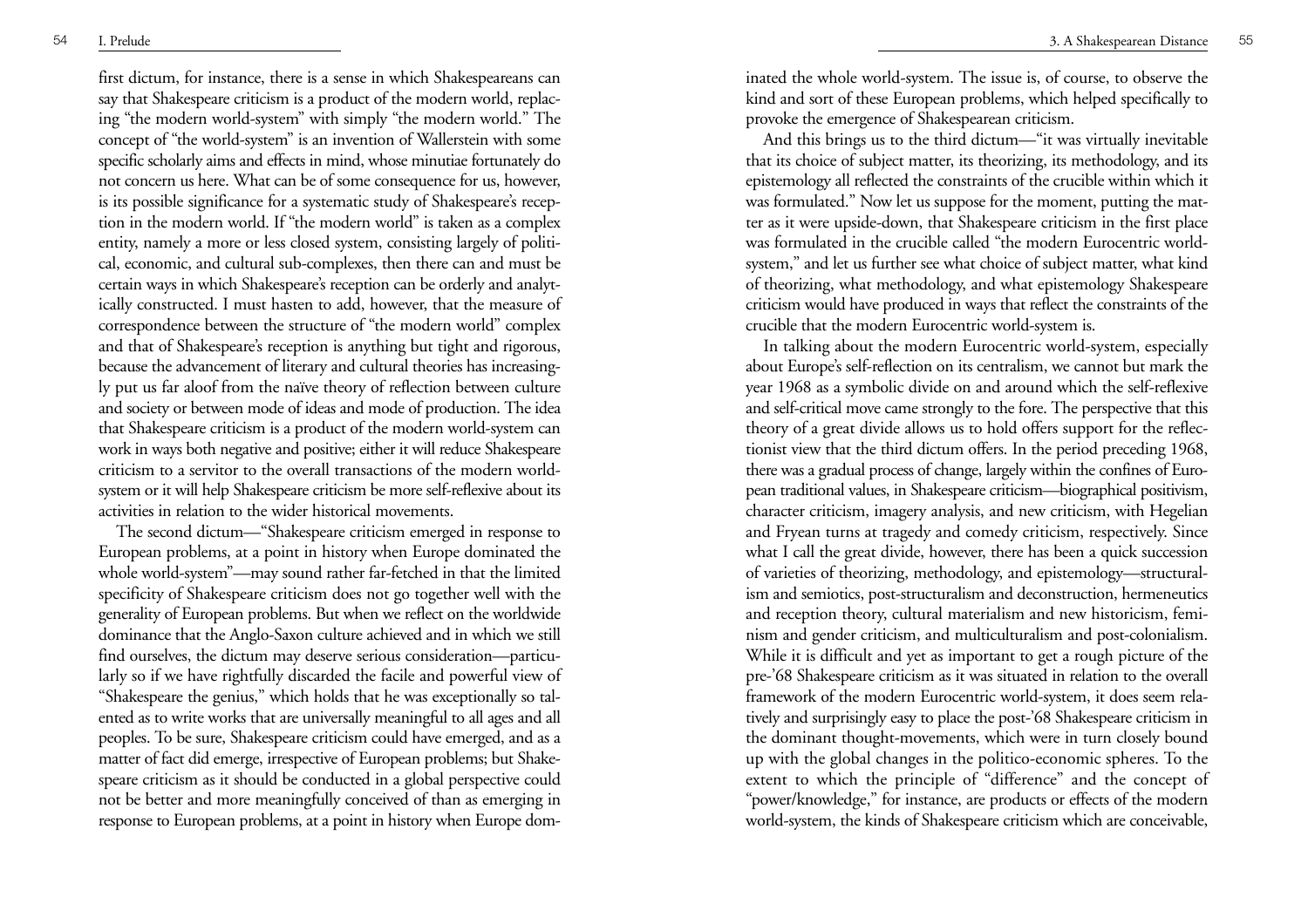directly or indirectly, in the aftermath of the Derridian and Foucaultian breakthroughs, in the final analysis, belong to the same world picture. Thus it is that at least as far as its post-'68 period is concerned, Shakespeare criticism has largely reflected in its subject matters, theorizing, methodology, and perhaps even epistemology, the constraints of the modern world-system within which it has been conducted and formulated.

One can hear, of course, an objection voiced. It says that the point of the matter with the '68 revolution lies precisely in its essential trait of self-criticism, i.e., "anti-Eurocentrism," which can hardly be considered to reflect "the constraints of the modern world-system within which it was formulated." Take, for example, the case of the critical position of "Orientalism" which veritably forms part of the '68 revolution. If "Orientalism" is "said to legitimate the dominant power position of Europe, indeed to <sup>p</sup>lay a primary role in the ideological carapace of Europe's imperial role within the framework of the modern world-system,"<sup>4</sup> it is in theory only from *outside* that its "ideological carapace" (Wallerstein) can be broken: the proponents of the critical position of "Orientalism," Anoual Abdel-Malek and Edward Said, are genuine or partial outsiders. The question, after all is said and done, boils down to whether or not European modernity, though awash with Eurocentrism, has been on the other hand potentially and innately self-critical enough to give birth to the initiative of "anti-Eurocentrism" as well.

The question is hard to decide. For there are internal critiques of "Eurocentrism" (e.g., by Lévi-Strauss) as well as external critiques. What seems more important in this connection perhaps is to take a closer look at both "Eurocentrism" and "anti-Eurocentrism," because each of them has some variant forms of its own. The first form of Eurocentrism is the one based on Europe's historical achievements in the modern era. The second, closely related to the first, is the one which draws on the assumption that it is a uniquely privileged civilization. The third is the type that boasts its universal validity. Turning back to our real business, Shakespeare, we find it not at all difficult to trace these traits of Eurocentrism in some of the underlying assumptions of Shakespeare criticism. The "genius theory" aside, Shakespeare criticism used to fall back unconsciously on the tacit understanding that the poet-dramatist is a

representative of the unique and universal civilization that was to achieve the modern world. We must seriously ask if there is still any remnant of this kind of heritage in our dealings with Shakespeare today.

As for "anti-Eurocentrism" or the critique of Eurocentrism, there are equally its variant forms. The above-mentioned critical position of "Orientalism" is one of them. What we often encounter these days is the one based on the principle of "cultural relativism." Both are no doubt politically powerful weapons, but a good deal of qualification is in order when they are employed in Shakespeare criticism. But if it is in a very important sense true, and as I have argued it is, that both Shakespeare and Shakespeare criticism are a product of the modern (Eurocentric) worldsystem, then it must be clearly understood that the former will inevitably share a proper amount and burden of prejudices of both Eurocentrism and Orientalism, and for that matter, anti-feminist strains as well.

The point of the matter is that in dealing with the Shakespeare complex (both Shakespeare's work and its criticism) we must always keep in mind "the constraints of the crucible within which it was formulated." The crucible is of course the modern world system, and its problem is not only that it keeps changing but also that it is difficult to see its significance from outside. The taste of the pudding is in its eating.

We do better to take seriously the idea that Shakespeare criticism is a product of the modern world-system that Europe is. But who are "we"? We are, be they self-made or not, Shakespeareans, but we are all of us different not only in our cultural background but also in our relation to the modern world-system. To those Shakespeareans who situate themselves cartographically as well as culturally outside Europe and North America it is especially significant to gauge the distance both psychological and theoretical they should take toward the modern world-system that Europe is.

## *II. Modernity outside Europe*

#### Liaisons Dangereuses

The Japanese love affair with Shakespeare has a long history. It is as old as our modernity or, for that matter, the wider kind of modernity,

<sup>4.</sup> Wallerstein, op.cit., p. 176.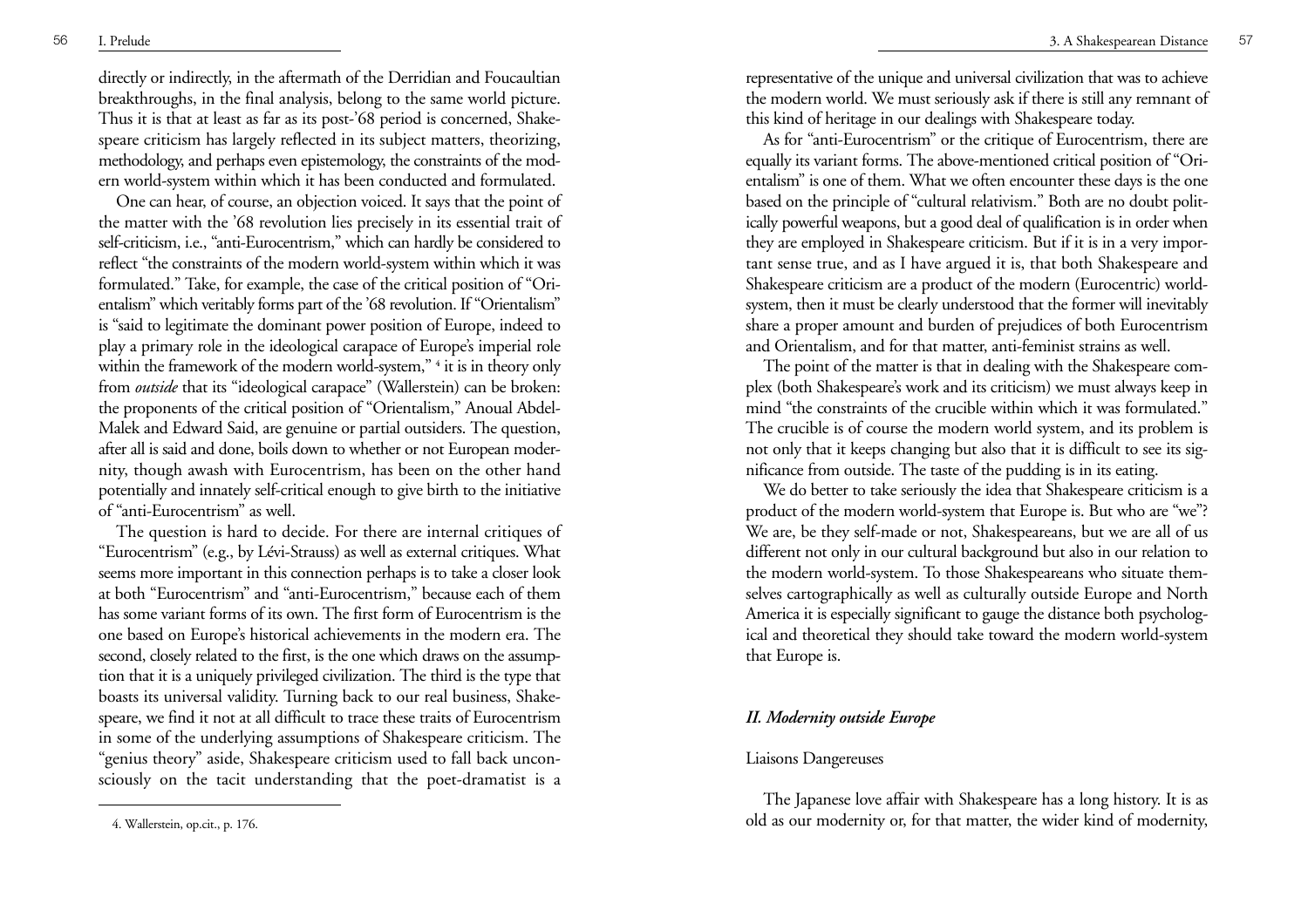inclusive of "post-modernity," provided that that is the name you prefer to give to the decadent modernity we have been witnessing in this country for some time. Our love affair with Shakespeare has been not only long and continuous but also steady and passionate. Just as a lover is never tired of gazing at his or her beloved and wants to know everything about her or him from birth to adulthood, from inner thought to network of friendships, so do the Japanese Shakespeareans assiduously and passionately engage in the businesses of translation, interpretation, theatrical production and filmic adaptation. Our passionate love is so intense that some of us have come to make a fetish, as it were, of what their beloved wrote to and left with us, devoting themselves to a scholarship of textual criticism. What has come out of these long and steady love affairs with Shakespeare is so enormous, qualitatively as well as quantitatively, that it easily defies any brief account.

In a sense it can be said that our love affair with Shakespeare has been fruitful, enriching the corpus of our version of theatrical tradition as well as our critical and scholarly heritage. It has been nurtured by the continuous waves of intellectual fashion that arrive from the West: existentialism in the 60s, structuralism and post-structuralism/deconstruction in the 70s, post-colonialism and feminism in the 80s, and multiculturalism in the 90s, to name only the most conspicuous and no others. And invariably Shakespeare has not come to us but in these fashionable clothes. Perhaps the acme of these amatory scholarly dealings, if not their consummation and climax, was the occasion of the World Shakespeare Congress that the Shakespeare Society of Japan had the honour of hosting in Tokyo in 1991. The Tokyo congress was the first of its kind ever held outside Europe and North America. Our traditional virtue of modesty demands that we should not speak too loudly of our achievements, but we think we are justified in saying that it was a success.

It looks as if our love affair has proceeded in a propitious boat propelled by a favourable wind. But, as is the case with every love affair, ours is not without friction and worries. It harbours some dimension whose troubles require advice, counseling, and perhaps a dose of healthy disillusionment. Perhaps one of the greatest problems in the case of our love affair with Shakespeare is the fact that ours is nearly always a one-sided love. Under a self-protective veil of cultural pride we usually do not like to admit this hard and disheartening fact, but, once we have come to our

senses and been deprived of comfortable illusion, we have to face the fact that it is a love unrequited and unacknowledged. Here I am already speaking not only of the limited instance of Shakespeare studies but also of the more general case of "English literature" as it has been practiced in this country. The Japanese Shakespeareans, or the Japanese scholars of English literature, feel deep in their hearts that somehow their love is unrequited and they are unacknowledged.

But why? Why do we at all feel unacknowledged and somehow frustrated, and frustrated by what and unacknowledged by whom? What is the source of this apparently groundless discontent? Looking over the past history of cultural transactions worldwide, we can immediately see that we are not alone in suffering such love-sickness of one-sided love. Nineteenth-century Germany, for instance, fell desperately in love with ancient Greece. But they do not seem to have suffered from the kind of discontent we have experienced in our love affairs with Shakespeare and English literature. Although they may have felt an inferiority complex toward the French culture which had been dominant up until the eighteenth century, they were nevertheless successful in diverting that inferiority complex through the cultural appropriation of the glories of Greek Antiquity. In their instance, the intensity of their love for ancient Greece was so strong that they came to create an almost insuperable system of knowledge on ancient Greece, called *klassische Philologie*. **<sup>5</sup>** But there was more to it than that. As an extreme consequence of their passionate love, they went so far as to fabricate a direct ethnic and genealogical relationship with the ancient Greeks. An almost diabolic self-persuasion led them to conceive themselves as their descendants.

What is then the difference between their one-sided love affair and ours? It is not that we feel somehow frustrated because of being unable to establish a genealogical and ethnic link with Shakespeare's people. Fortunately, the English and the Japanese are different enough not to be ethnically affiliated. Nor is it that we feel discontent because we have failed to build our own version of a viable system of knowledge on Shakespeare. Of course, we have to admit that we cannot boast as thorough a

<sup>5.</sup> For this see the succinct and readable account by Hugh Lloyd-Jones in his *Blood for the Ghosts: Classical Influences in the Nineteenth and Twentieth Centuries* (Duckworth, 1982). Its representative manifesto is found in Ulrich von Wilamowitz-Moellendorff, *History of Classical Scholarship*, trans. A. Harris (Duckworth, 1982).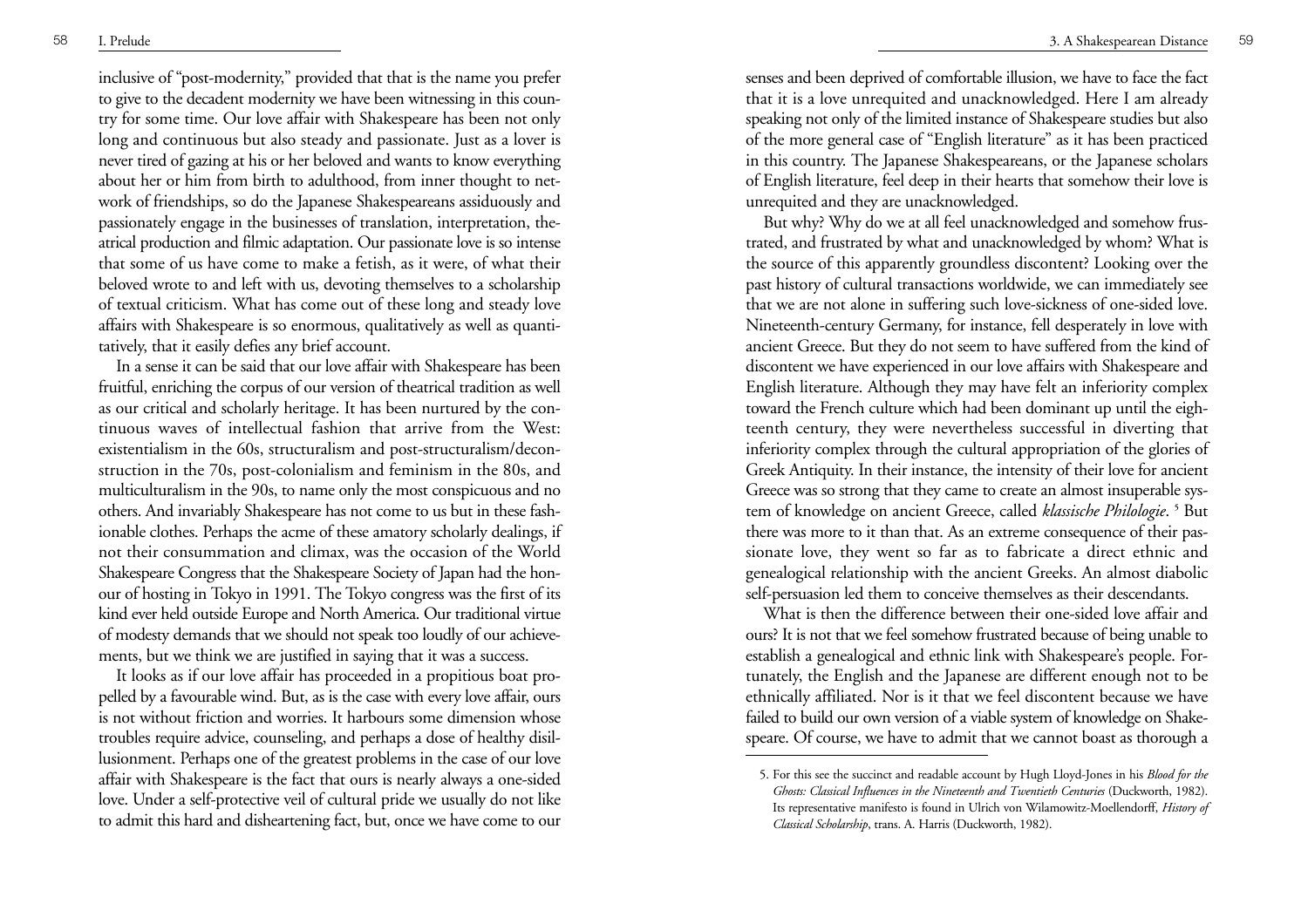system of knowledge as the nineteenth-century German scholarship on ancient Greece, but we can say that we have acquired, at least in certain limited fields of Shakespeare Studies, an international competitiveness sufficient to make us feel intellectually confident. As a matter of fact, among the gifted younger generation of Japanese Shakespeareans there are some so confident, I am afraid even to the point of being complacent, that they act as if their scholarly achievements needed no international examination or evaluation. A daring hypothetical proposition or interpretation is sometimes brought forward (in Japanese) with no audience in mind other than that existing on these small islands. These isolationist and self-satisfied Shakespeareans are in all probability felicitously exempt from the traditionally endemic feeling of discontent. And yet, for the sensitive and self-conscious majority there still remains a certain kind of frustration, a deep-grained feeling of being unacknowledged.

## Cultural Inferiority Complex

My diagnosis, if I am allowed to propose it, is that we are suffering from a sort of cultural inferiority complex consequent on modernization. Or rather it is a case of a hangover, or sequela, resulting from such an inferiority complex. In other words, we have not yet satisfactorily overcome the inferiority complex, cultural or otherwise, which was inevitably produced in the process of modernization. If nineteenth-century Germany was exempted from this kind of inferiority complex in its love affair with ancient Greece, it was probably because their material modernization was not conducted after the model of ancient Greece. In our material modernization, on the other hand, the Japanese had to look up to the western model. Both cases are equally of cultural colonization, but while the former was a self-motivated and cultural movement, the latter was mainly political and was carried through under inevitable circumstances.

Now coming a bit closer to our topic of discussion, we immediately realize that this kind of inferiority complex, cultural and otherwise, is common and endemic to those cultures which have come for various reasons to find modernization inescapable and necessary. Countries in my neighbourhood, China, Korea and Vietnam, are a case in point. These share more or less the same problematic since it was and still is practically unavoidable for us, as inhabitants of East Asia, to be concerned with and trammeled in one way or another by the issues of modernization. For it has so happened by the quirks of history that Britain and North America have successively and successfully obtained world political as well as cultural hegemony over the last two or three centuries, with the result that a cultural, if not always political, inferiority complex is an almost universal issue for all of us, who are more or less late developers.

Now if my diagnosis is right that we are suffering, to varying degrees, from the cultural inferiority complex consequent on modernization, then we will have to find a way out, a treatment to cope with it. And as if to prove the correctness of my diagnosis, some methods of treatment and cure have in fact been invented in the course of the modern history of Japan. Instances of such attempts to ward off or overcome the cultural inferiority complex consequent on modernization, I think, can be roughly classified into the following three types.

The first type is the one that adopts the way of imitation and emulation. Thus, for instance, the true role of a Japanese Shakespearean, on this account, is to be an exact replica, as far as possible, of a good native Shakespearean. In her linguistic and intellectual performance she is accordingly expected to approach as closely as possible to the native. Immediate reflection will reveal, however, the crucial defect of this method, i.e., you do not have to be a Japanese after all. It is true, that were there a science of Shakespeare as objectively conducted as any discipline of the natural sciences, then this method would be valid. But insofar as the study of Shakespeare is a cultural discipline, which as it stands it is, and insofar as a cultural discipline is distinguished by a hermeneutically sealed culture, it will never function meaningfully.

(An exception to the case perhaps is the scholarship of textual criticism, which I do not regard, however, as a species of cultural love affair, and hence is outside our concern here.)

The second type is a reactionary one and in a sense the reverse of the first. It unabashedly dares to read into Shakespeare whatever it thinks is valuable as cultural/national property of its own. It is motivated by a selfconscious disregard, if not defiance, of the cultural difference in terms of which Shakespeare should be made meaningful to begin with. The question one cannot help but ask with this method is the following: Is total neglect better than cumbersome exploitation? Proponents of this second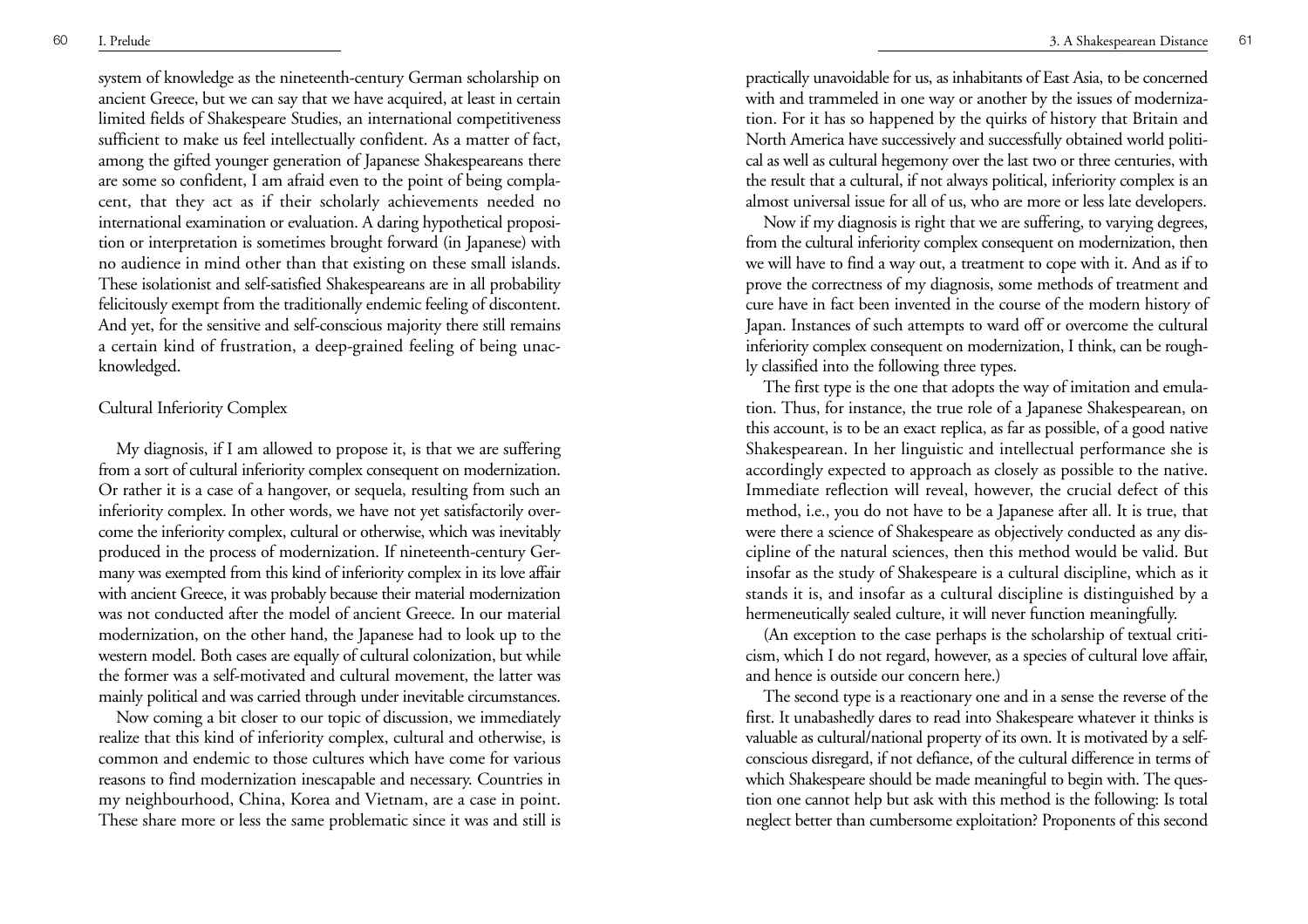approach seem to be saying that it is better to ignore than to meddle with difference. If this is the case, however, one might as well appreciate a native author of one's own culture without making such a troublesome detour. For us non-European east Asians, Shakespeare matters as difference matters.

One may well ask what sort of thing this difference that matters is. Before addressing this issue directly, let me deal with the related problem of narcissism. There is no denying that Shakespeare has been one of the most important windows through which we have learned about European civilization and culture. For us Shakespeare has stood for things European or western as distinct from eastern. For us the value of Shakespeare has been weighed on the scales of difference. This view, to a great extent, is true, but it is not sufficiently valid to dissuade me from thinking that the Japanese love affairs with Shakespeare, be they theatrical or academic, have been essentially characterized by narcissism.

The proof of the matter, in my view, can be sought in the egregious fact that the Japanese Shakespeareans have rarely met the Shakespeareans of their neighborhood in Asia. What I would like to drive at is this: had we been less narcissistic and more self-reflective and self-critical about our scholarly activities, we would have been more self-conscious about our own cultural whereabouts — about the cultural foundation on which we stand — which can be located nowhere else but in Japan and East Asia. But Shakespeareans in East Asia have rarely met. Were we less narcissistic in the business of *our* Shakespearean negotiations, we should occasionally look up from the mirror of "Shakespeare studies" as they are called in the "Anglo-Saxon world" and, wisely disillusioned, look around to confirm the ground on which we actually stand. I hasten to add, however, that I am advocating neither a blindfolded nationalistic or ideological approach nor that typical of post-colonial zealots. It is easy to see that they are as much or perhaps more narcissistic in their own ways.

What I call narcissism in Japanese Shakespeareans is by no means a simple phenomenon, but rather is a complicated state of affairs. Japanese Shakespeareans can hardly doubt that they see something culturally different in Shakespeare. From the fact that Shakespeare is a product of Western culture it follows, so they believe, that the study of Shakespeare, their vocation, must be an activity that allows for cultural difference and detachment. But this is a bit too naïve an attitude. One should rather

bear in mind the possibility that what they see in Shakespeare might turn out to be what they have already seen, déjà vu; the chances are not slight that, like Narcissus, they may be looking in the mirror of the pond at none other than themselves, with the result that no cultural enlightenment of any sort can be gained by an encounter with the Other, which is theoretically non-existent. Of course, each one of us has no doubt that she or he is not a Narcissus, but that was also true of Narcissus himself.

As a matter of fact, a version of narcissism can be found in the modality of popular Japanese theatrical productions of Shakespeare. It is well known that theatre is a dangerous genre, but in no other sense is it more dangerous than in the way that it employs the bodies of actors. Because the bodies of actors are essentially culture-bound, being made up by and through the culture in which the actors are brought up, it is all too easy to produce a sense of cultural difference when the body is to be employed for the production of a theatrical piece with a different cultural provenance. Added to this indigenous corporal identity (in this instance, of the Japanese), when the setting has "a very strong Oriental flavour" and the traditional costumes and movements of Kabuki and Noh are deployed for theatrical effect, there emerges the kind of "unique" production the very popular director Yukio Ninagawa is good at. The problem is, as Tetsuo Kishi pertinently and eloquently put it, that "Ninagawa's visual images such as the Buddhist altar and cherry blossom are so evocative to the Japanese audience that they are likely to convey associations which are not really relevant to the play Shakespeare wrote. They may even function as a kind of barrier between the play and the audience." **<sup>6</sup>**

The third type of attempted cure for the inferiority complexes consequent on modernization—or, to be precise, a sub-genre of the second —is an ingenious blend of the two types I have mentioned so far. It shows the attitude of an assiduous imitator and diligent emulator in the business of learning Shakespeare, while in the use of what it has learnt, in the employment of the knowledge it has gained, it maintains a policy of cultural protectionism. As a matter of fact, this type was cleverly invented in the course of the first stage of Japanese modernity: "*wakon-yosai*," literally, Japanese spirit and Western learning. In its spirit of optimism,

<sup>6.</sup> Tetsuo Kishi & Graham Bradshaw, *Shakespeare in Japan* (Continuum, 2005), p. 80.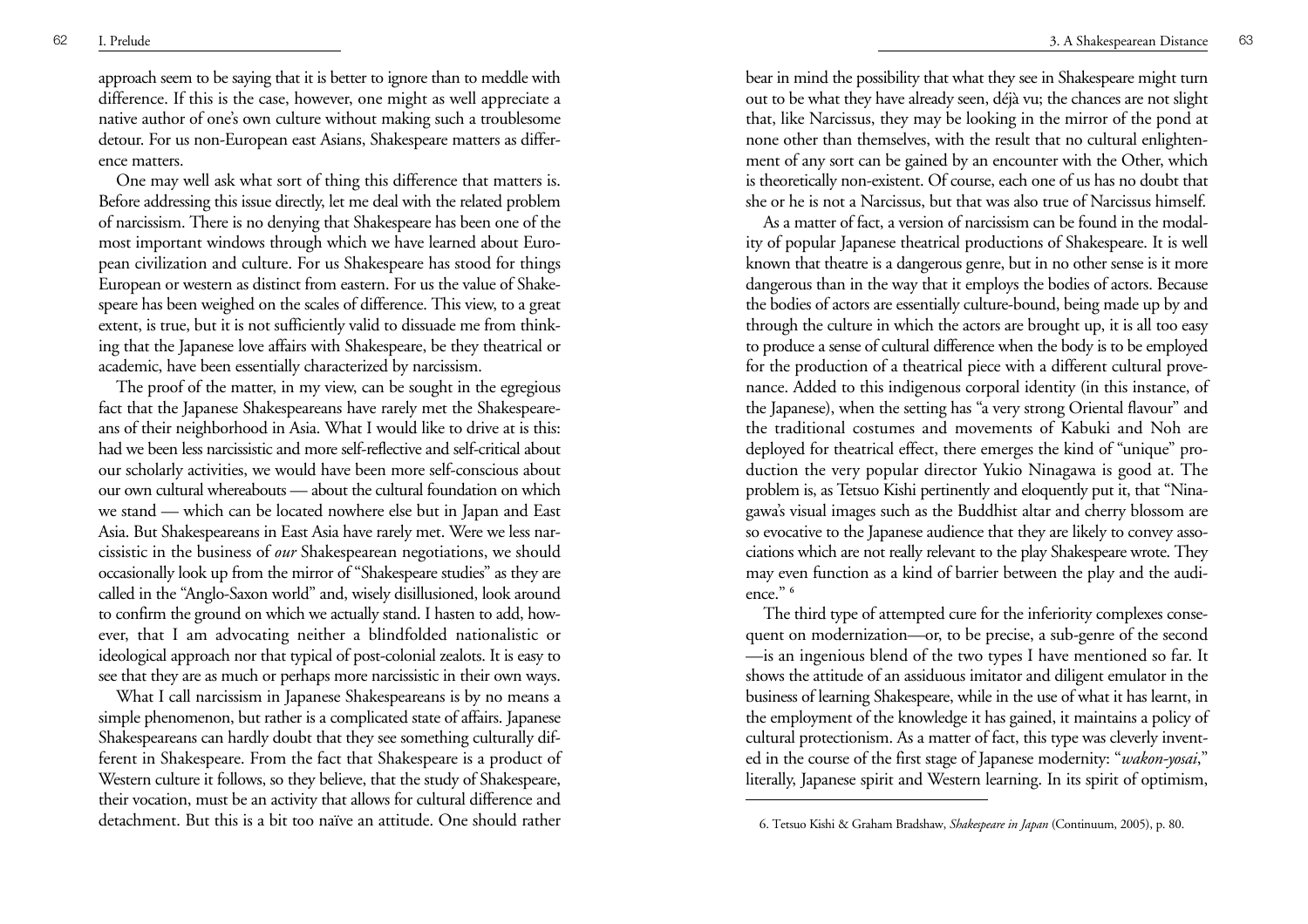it prided itself on being an inimitable and unique instance of supreme wisdom coupled with highest knowledge, an incomparable mixture of the best of the East (the spiritual) and the best of the West (the scientific). This ingenious contrivance, as might be easily expected, was destined to go into bankruptcy in both theory and practice. For, theoretically, the spiritual supremacy of Japanese wisdom can be an object of belief, but it can never be guaranteed. And history shows in practice that the unique blend did not prevent Japan from entering into the disaster of World War II but rather encouraged it.

Such is the typology I have come up with in my attempt to classify the ways of treatment for the cultural inferiority complex we unfortunately cannot escape in the ineluctable process of modernization. The three types I have briefly described above are, each of them, obviously extreme instances. There are, and I hope there will be, other avenues of possibility through which we will manage to deal with our triangular problematic of Shakespeare, modernity and East Asia.

## Disturbing Modernity

After all is said and done, what is the point of all this emphasis on the cultural inferiority complex? It may help to orient our (East Asians') approach to Shakespeare but on what grounds is it justified as an interpretive support to the proper understanding of Shakespeare? The answer, which must remain a far cry from anything satisfactory, can be stated this way: Shakespeare's works are disturbing as well as entertaining. In my understanding, the former (disturbing) quality essentially stems from the fact that his works were destined to grapple with the problems of secularization, the problems par excellence of the age (early modern) in which his works were being shaped.

Secularization is a characteristic process of the modern age, in which things divine and their derivatives that were taken for granted as representing transcendent power and absolute authority are called in question. The whole process is discernible in every dimension of human activities, from epistemology and ethics to world-view. Thus the entire spectrum of questions relating to the problem of knowledge and perception—epistemology—presented themselves. Since faith and belief did not count as the last instance of certainty anymore, it became one's business to be doubtful and skeptical. Hamlet, Othello and Leontes are in skeptical imagination all compacted. As for the social mores and world picture, the entire series of the Roman plays must be seen as a grand experimental arena in which to examine the consequences of non-Christian people's behaviours in non-Christian societies. Coriolanus' virtue, which would definitely be regarded as the vice of pride, is conceivable as a virtue only in the Roman system of values. The world of *Julius Caesar* is inhabited by Stoics (Brutus), Epicureans (Cassius) and Academic skeptics (Cicero). The absence of God (of Christianity) is an underlying principle that characterizes the world of not only the Roman plays but also *King Lear*. Conspicuous in the latter is the conflict between the old authoritative norms and the new rational measures, and all this within the relativistic horizon of a world where the good news of Christianity has not yet arrived. When it comes to the disturbance of the world picture, no play shows its topsy-turvydom better than A *Midsummer Night's Dream*, at whose centre is the triumphant union of Bottom and Titania. The true and serious consequences of this chaotic energy and destructive urge are later to be examined on a more socially-oriented and less imaginary plane in the so-called problem plays such as *Measure for Measure.* I can go on like this almost ad infinitum, adducing the instances of the disturbing effect it is in the grain of Shakespeare's works to produce.

Shakespeare's works are disturbing as well as entertaining, and the *fons et origo* of this disturbing energy, I think, can be sought in what Emmanuel Wallerstein calls "the crucible" of the modern world-system, a kind of "force-field or *Kraftfeld*" (Walter Benjamin), **<sup>7</sup>** which is being created by and at the same time creating the movement and process called "secularization." **<sup>8</sup>** Its inception overlaps the beginning of modern age, and you can call it Shakespeare's age. What is at stake here and what distinguishes the age and movement is the critical spirit that never ceases to question fundamentals. It cannot help but bring about various kinds of undermining disturbance.

<sup>7.</sup> Cf. Martin Jay, *Force-fields: Between Intellectual History and Cultural Critique* (Routledge, 1993).

<sup>8.</sup> I am fully aware that the word "secularization" is not a straightforward concept. Principally I follow the old view presented by Karl Löwith (*Meaning in History* [U. Chicago P., 1949]). That his "secularization theory" was criticized in important ways by Hans Blumenberg (*The Legitimacy of the Modern Age*) and Leo Strauss ("Letters concerning Modernity") does not particularly affect our argument here.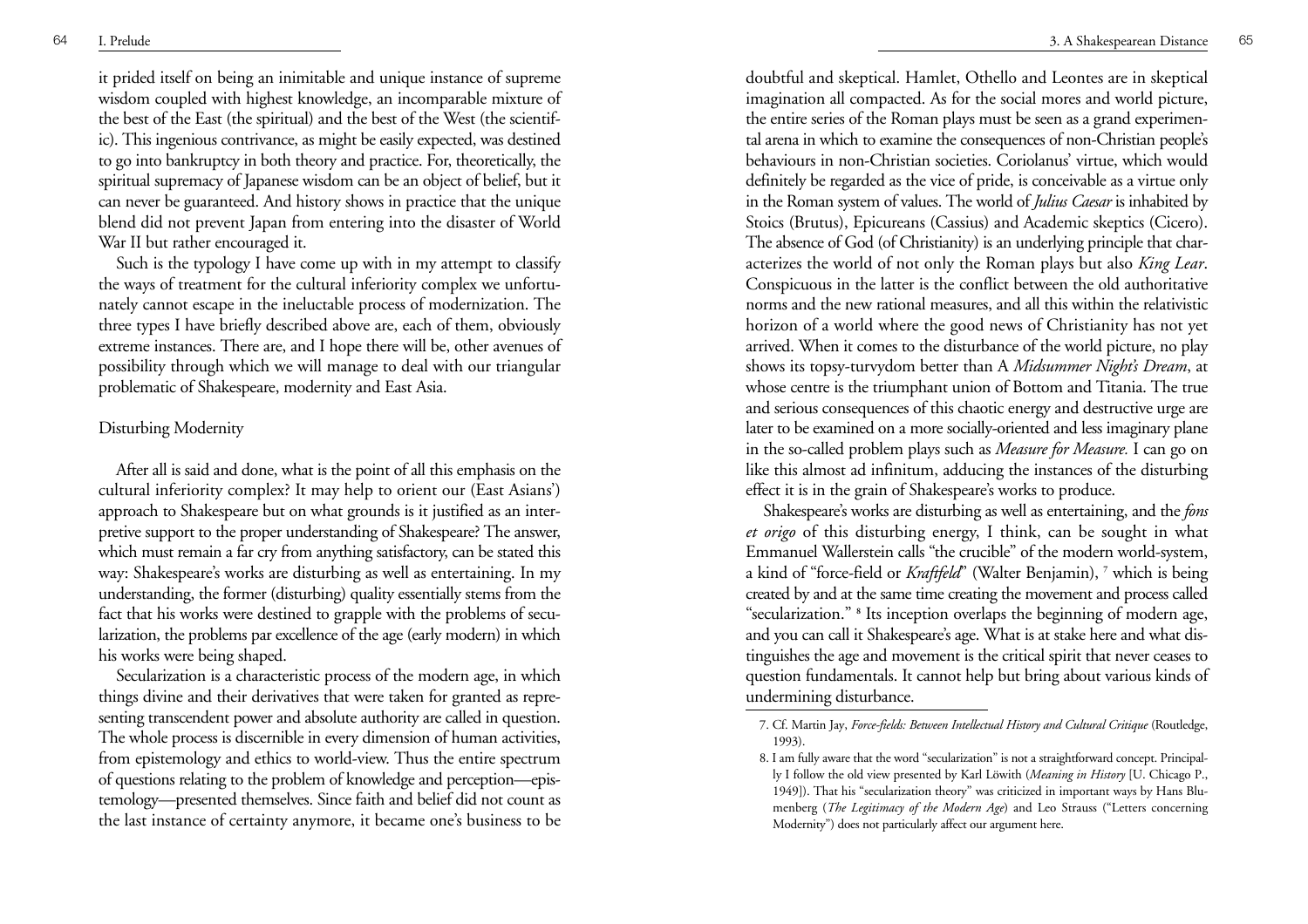I hope that by now it has become clear what I mean when I have said that "for us non-European East Asians, Shakespeare matters as difference matters." The difference for us is nothing if not this critical spirit that manifests itself throughout Shakespeare's works in the form of the characteristic disturbing effects that comprise the life of each work. These indispensable effects must not be lost on us as a result of the appreciation of any reductive means of interpretation, be it of nationalism, nativism, traditionalism, or Narcissism. It is precisely in this sense that for the non-Europeans Shakespeare matters as difference matters. Shakespeare will then become a medium and agent of the veritable Shake-scene.

#### *III. Traditional Values*

The present critical attempt to reconsider the Shakespearean scholarly business has started with taking seriously the idea that Shakespeare criticism is a product of the modern world-system that Europe is. The reconsideration has made us aware of both the theoretical difficulty and the practical danger we would be likely to incur if we assumed that we are entitled to a critical position entirely free from the modern worldsystem. Shakespeare and Shakespeare criticism and the problematic of modernity are not only "in imagination compact" but also inextricably entrammeled. Where Shakespeare matters the problems of modernity make themselves felt. The previous section is an instance of the reconfirmation of its thesis conducted specifically from a viewpoint which is clearly distinguished as non-European but is equally characterized as being part of the modern world-system that Europe is.

There is something mysterious about the idea of "modernity" and its related issues. Like a *femme fatale*, it comes as a kind of destiny, and once one is taken by its charms it is difficult to get rid of. The indispensable prefix "post-," as in postmodernism, for instance, amply speaks of "modernity"'s fatal force. Under these circumstances it seems little use for a better understanding of the concept of "modernity" to grapple with it in a straightforward way. The strategy that I have come up with is what is called "a rear attack," seeking to put it into relief by considering the opposing concepts, i.e., traditional values.

#### Two Approaches

The proposed theme "Traditional Values and Shakespeare" allows, for some pragmatic reasons, for two distinct readings. For those who are inclined to take a broadly historicist position it will suggest a study of "traditional values" as they present themselves in Shakespeare's works and their function and working in them. The underlying assumption on which this kind of historicism is conducted is that a work of literature in some way or other reflects the dynamics of the society in which it is produced and in which "emergent" forces in most cases are trying to supercede "residual" ones. **<sup>9</sup>** In Shakespeare's case, for instance, either a play or his entire work is taken to represent a dynamic picture of historical forces where medieval values are to be superceded by those of the modern world. But there is a further complication in his case, or of anyone living in his age, which is generally characterized by a dynamics of renewal and is on that account called the Renaissance. The structure of historico-cultural dynamics in which Shakespeare's work is assumed to be produced is a tripartite complex where "emergent" forces are superceding those of the immediately past at the instigation of, and with aspirations toward, the remote past. The "traditional values" in this instance prove, therefore, to be those of the "immediate past" to be superseded and at the same time those of the "remote past" to be restored. The "traditional values" which are called upon to rejuvenate the current culture are therefore not of single valence but multivalent and even contradictory.

In contrast to this kind of historicist reading of our theme, there is the other, seeing it from the standpoint of reception aesthetic. The "traditional values" in this case signify those working in the interpretative or ideological framework, be it intentional or otherwise, of creative receivers. To the best of my knowledge, so far there have been no strictures as to the extent to which interpretative enterprises are to be regulated. "Anything goes" is the dictum so long as an interpretation throws an interesting light on a new aspect of Shakespeare. Thus it is that a number of different Shakespeares have actually been presented, ranging from

<sup>9.</sup> These now classical ideas are taken from Raymond Williams, *Marxism and Literature* (Oxford UP., 1977).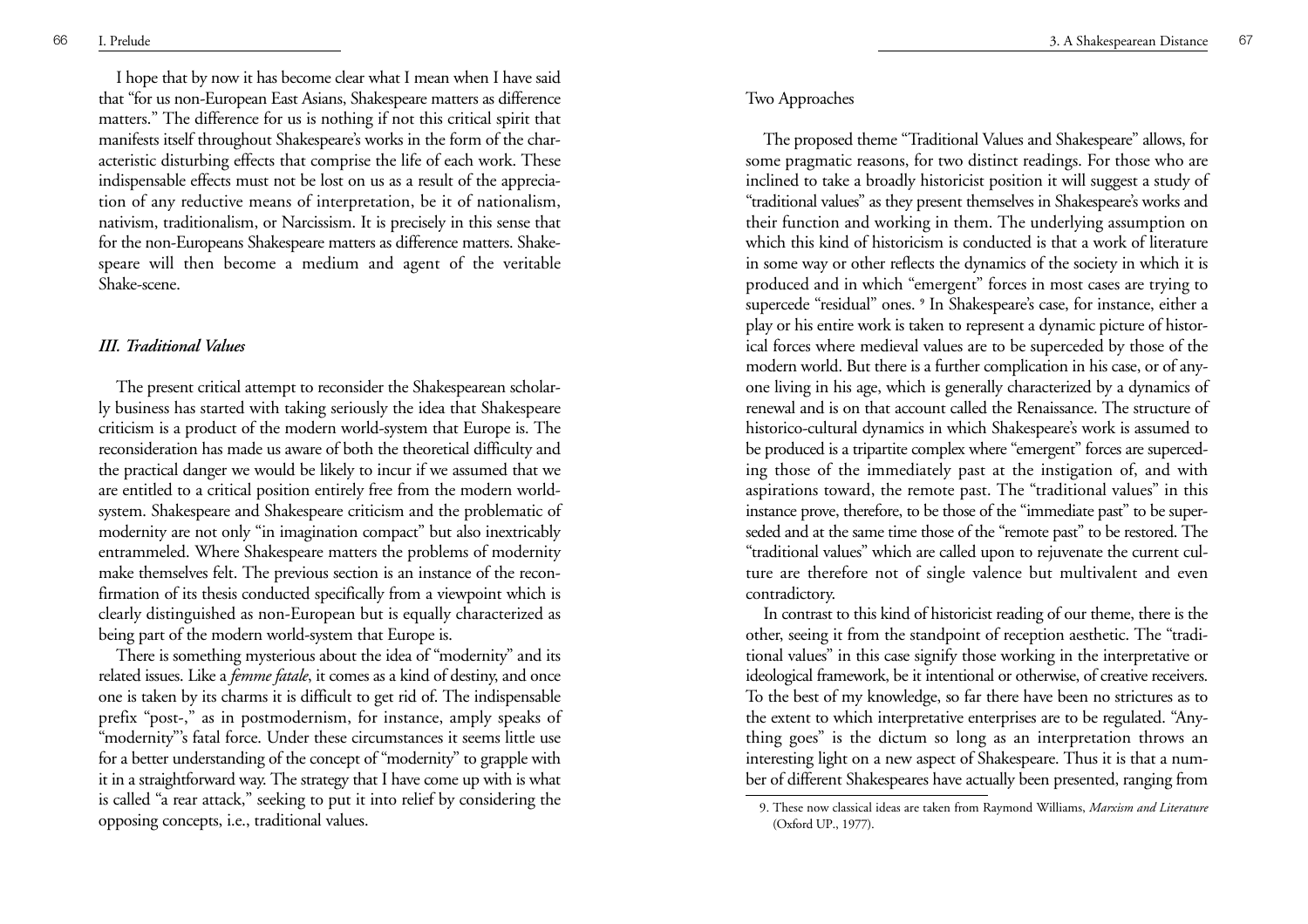"Catholic Shakespeare" and "Post-Colonial Shakespeare" to a bit surprising "Buddhist Shakespeare ." **<sup>10</sup>** I think it is a matter of time before we have such enterprises as "A Confucian Shakespeare" or "A Shintoist Shakespeare."

Should one be rigorous and precise about this matter of approach, the case must be put in the following way: since there exist no historical facts or movements as such independently of the later "present" perspective in which they are formed in their appropriate representations, any attempt at historicist study (including ours) is theoretically not exempt from receptionist valorization. To see Shakespeare as a product of "emergent forces" in their struggle against the two kinds of "residual" forces would be in itself an instance of intellectual activity that can be largely categorized under the head of receptionist interpretation. On the extremist principle of "the present makes history" the distinction between historicist and receptionist interpretations can be but a matter of degree; but even while admitting it is indeed the case in theory, one must not dismiss an important difference the focus of attention will make in interpretative endeavours. The Shakespeare as brought forward by an historicist study is markedly different from the Shakespeare as proposed by a receptionist interpretation. The difference, as I take it, is a function of the focus of attention each approach in its different way carries with it: while the former (historicist approach) is past/fact-oriented, the latter is present/fabrication-oriented. Or if you'd prefer the classic distinction made by German hermeneutics, it is the distinction between "meaning (*Bedeutung*)" and "significance ( *Sinn*)." **<sup>11</sup>** Theoretically both are of equal value and interrelated; practically they tend to be distinguished from each other. It must be further noted that if the historicist approach tends to lapse into overconfident positivism, the receptionist on the other hand may be in danger of unreflective complacency.

Along these methodological lines the present paper will explore the way "traditional values" function in some of Shakespeare's plays, with special reference to *Timon of Athens, King Lear and Coriolanus*.

#### Immediate Past (1): Formal World

Let me begin with thinking about what seem to be the "traditional values" most likely to be negated by "emergent forces" in the Shakespearean world picture. Nothing in this respect, it seems to me, represents more cogently and fully those traditional values of the immediate past than enraged Timon's vehement invective directed against the city of Athens as he is about to leave it after having been betrayed by his false Athenian friends.

#### Piety and fear,

Religion to the gods, peace, justice, truth, Domestic awe, night rest, and neighbourhood, Instruction, manners, mysteries, and trades, Degrees, observances, customs, and laws, Decline to your confounding contraries, And yet confusion live!

(*Timon of Athens*, Sc. 12. 15–21) **<sup>12</sup>**

Timon, as you remember, was an incarnation of bountifulness, offering sumptuous banquets and precious gifts to those whom he promiscuously regarded as friends. His generosity, however, exceeded a human measure as well as any economic principle. In the belated world of superceded values in which Timon lived his unsuspected life he went to extremes in his virtuous act of generosity. It was not the world of business transactions based on contracts and credits but that of mutual help on the basis of obligation, truth and respect—in a word, friendship. Astounded at the collapse of these values in and with which he had fashioned himself and did his political and courtly business, he decided in despair to leave Athens, the city infected and corrupted with new values. His invective against Athens (quoted above), therefore, contains a valediction to the much-endeared old values.

The old values, as you can see, are structured in the familiar framework of an hierarchical and static order: "Degrees, observances, customs,

<sup>10.</sup> *A Buddhist Shakespeare: Affirming Self-Deconstructions*, by James Howe (Fairleigh Dickinson UP., 1994).

<sup>11.</sup> Cf. E. D. Hirsch, *Validity in Interpretation* (Yale UP., 1967).

<sup>12.</sup> Quotations from *Timon of Athens* here and hereafter are from the Oxford World's Classics, ed. John Jowett (Oxford UP., 2004).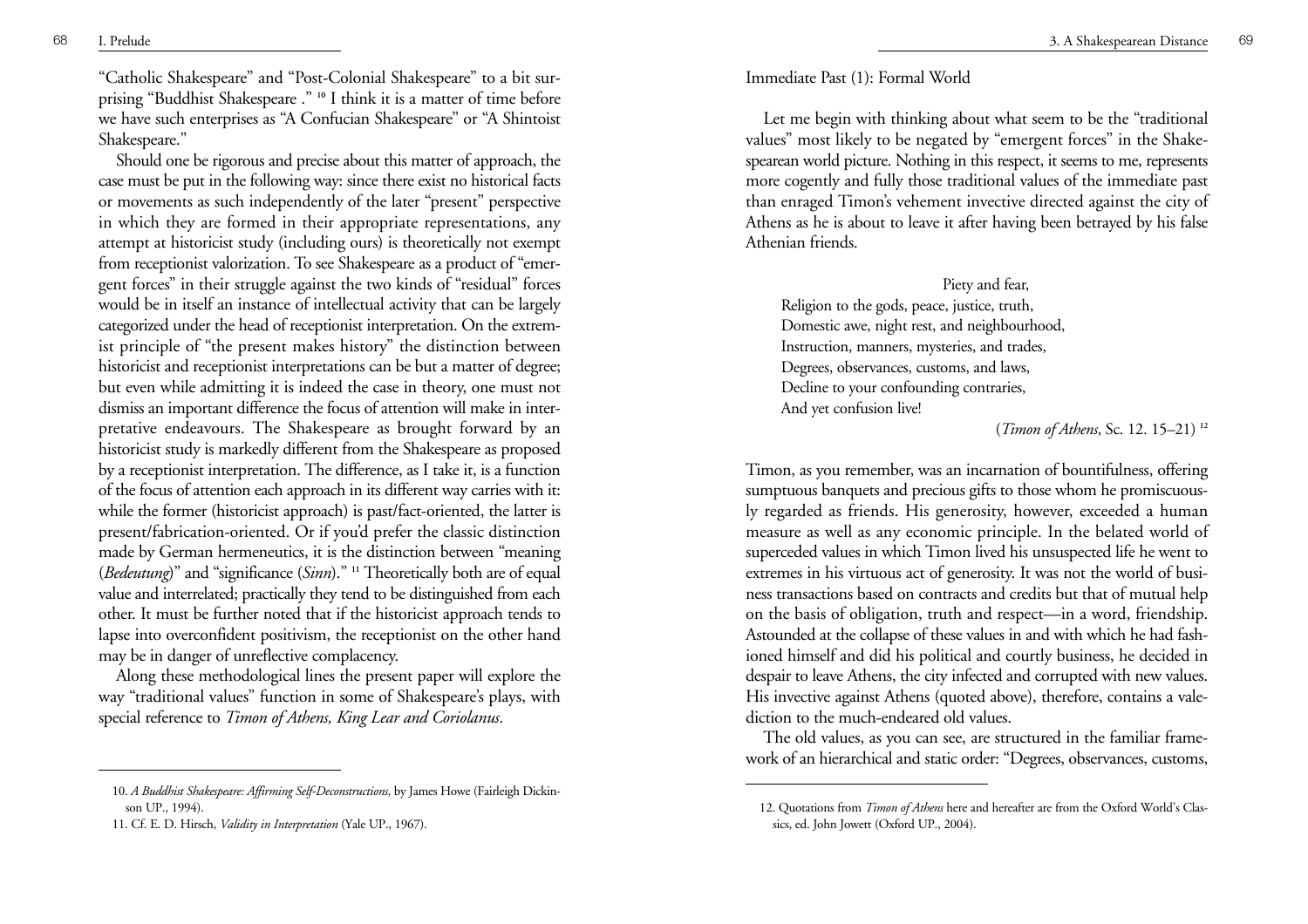and laws." This orderly principle is sanctioned by divine authority ("gods" & c.) and goes on to permeate every sphere ranging from family ("domestic awe") through community ("neighbourhood") to professional organizations ("mysteries, and trades"). The orderly world of the old values Timon deplores to have been lost reminds us of the famous "Ulysses' speech" in *Troilus and Cressida*, an exemplary instance of what E. M. W. Tillyard once named "the Elizabethan world picture." **<sup>13</sup>** It is the world harmoniously composed of the macrocosm and the microcosm (i.e., man). As the macrocosm consists of divinity and nature, the spiritual upper spheres and the lower sublunary sphere, so the macrocosm consists of (as Hamlet is surprised to find) angel and beast. As the sublunary sphere (a part of the macrocosm) comprises the four Elements, so the macrocosm comprises the four humours. As the macrocosm is structured in an hierarchical order, so the macrocosm (man) in the same hierarchical order. By the same token, human society as a middle species between macro- and microcosm, namely as the "body politic," is expected to be ordered in a hierarchical fashion. What counts much is the correspondence between macro- and microcosm. "The Elizabethan world picture" presented by Tillyard in 1943 as a helpful historical background for the interpretation of Elizabethan literature has since been duly criticized for being too static and general. But, I believe, it still retains its usefulness in that it happily provides us with what we call the world of old values that is to be superceded by the new emergent forces.

Timon's anger at the collapse of the much-trusted old values finds its parallel in Lear's. Lear's anger that eventually drives him mad is perhaps more intense, but both are of the same kind. Like Timon, Lear is compelled to find himself in a world where the old values familiar to him have suddenly become irrelevant and powerless. The great tempest scene that begins with his maddening speech "Blow wind" is precisely "an objective correlative" of Lear's psychic state, a symbolic embodiment of the fall of the older world as such. Such correlation is possible because of the specifically intimate affinity between macrocosm and macrocosm in the case of kings like Lear, who are supposed to be at the top of the hierarchy of human society in the sublunary regions.

<sup>70</sup> I. Prelude 3. A Shakespearean Distance <sup>71</sup>

In such a world picture of older values, where all are closely knit together in some form of correspondence and interrelationships, a dysfunction of any order has far-reaching effects and consequences. A moral defect in economic transactions, for instance, is inevitably, if indirectly, bound up with a breach of chastity. Thus it is that in the very same invective in which Timon (enraged by his friends' betrayal in generosity) deplores the collapse of the old world of mutual obligation, mention is at the same time made of the concomitant corruption of woman's sexuality:

Matrons, turn incontinent! Obedience fail in children! … To the general filths Convert o'th'instant, green virginity! … Maid, to thy master' bed! Thy mistress is o'th'brothel.

(*Timon of Athens,* Sc. 12. 3–13)

In Timon's imagination, any instances of corruption in human society are of the same order, be they economic or sexual, and are equally regarded as a breach of natural order, a non-fulfillment of the ordainments prescribed by Nature. The point is worth stressing that the collapse of an entire moral order is understood as the corruption of nature—by nature in this instance is meant the whole orderly goings-on of life in the sublunary sphere, which is in turn duly placed in the divine cosmology.

As any reader of Shakespeare knows, what happens to Timon happens on a grand scale to Lear. With King Lear the older world of propitious and fertile nature working in the grand harmonious cosmology has come to an end. John F. Danby **<sup>14</sup>** many years ago designated this declining world of nature as that of "benign nature" in contradistinction to "malign nature," which is to be in ascendancy both in the work of *King Lear* (represented by such figure as Edmund) and in the history of thought (represented by Hobbes' political philosophy). Danby ingeniously sees in the conflict as it appears in the work a representation of the larger historical conflict between forces emergent and residual, between two natures benign and malign. Danby's thesis is as arresting and convincing as any schematic presentation of binary opposition. Perhaps the

<sup>13.</sup> *The Elizabethan world picture* (Chatto & Windus, 1943). For its powerful criticism, see *The Power of Forms in the English Renaissance*, ed. Stephen Greenblatt (Norman: Pilgrim Books, 1982). 14. *Shakespeare's Doctrine of Nature: A Study of King Lear* (Faber & Faber, 1949).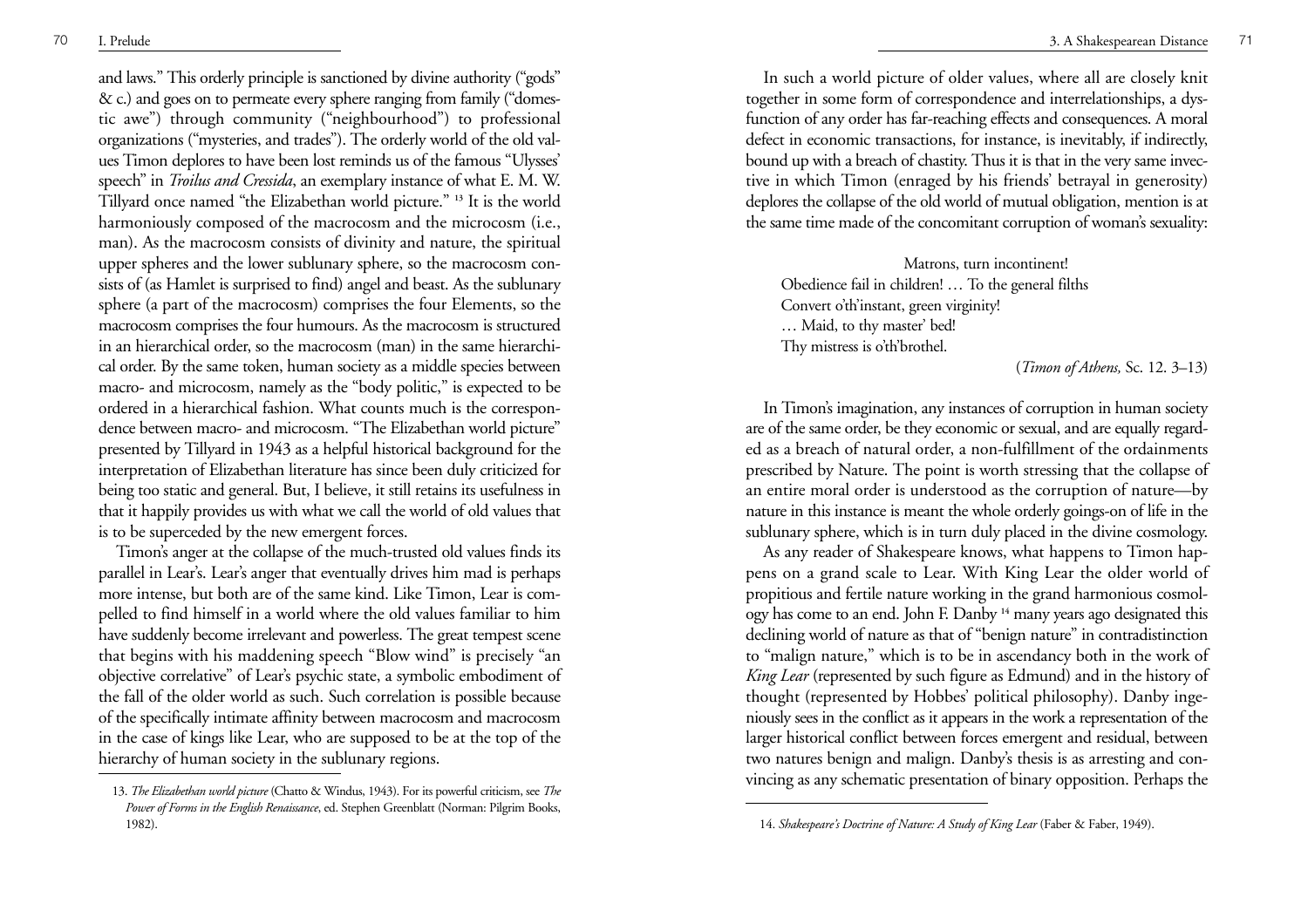trouble with it is that it is too cogent. Although I have reservations about characterization and valorization of the ascendant nature as "malign," I entirely agree with his general view that the old conception of nature along with its concomitant values is fast losing its hold and being superceded by another.

There is certainly no knowing how Shakespeare actually felt about the decline and fall of these older values, and it is also futile to try to ascertain his attitudes and position. All we can and have to do in this regard is to note once again the fact that the older world picture of "benign nature"**<sup>15</sup>** and of harmonious cosmology is depicted and deployed as something that has come to lose its relevance and validity. For the representative inhabitants of Shakespeare's dramatic universe (e.g., Hamlet), the world surrounding them is "out of joint": it is obscure enough to incur easy suspicion at any moment and it is so far from being perspicuous and harmonious that one is hard put to see any correspondence between macro- and microcosm except for its negative instance like King Lear's.

# Immediate Past (2): Informal World

The older world of respect, order and propriety is destined to be ineffectual, irrelevant and residual. In proportion to the downfall of such an orderly edifice, however, there is an upsurge of forces from the underworld, as it were, of the very same tradition. What I am hinting at is the social and cultural forces that derive from the so-called popular tradition, low culture, on which Mikhail Bakhtin brilliantly shed light in his revolutionary study on Francois Rabelais. **<sup>16</sup>** Striking its roots as it does in the older world of traditional values, this strain of popular culture survives the collapse of its main edifice and continues to keep its strong undercurrent. Bakhtin unforgettably designates the site and origins of these forces as the "lower bodily stratum," the sources of primordial forces closely bound up with scatology, sexuality and obscenity. Any serious discussion on the "traditional values" in Shakespeare can hardly forgo this disarming area of "lower bodily stratum."

If the collapse of the world of benign nature and orderly cosmology

takes place with high personages in elevated quarters, especially court (e.g., Lear's and Timon's), the diehard undercurrent of the "lower bodily stratum" finds its appropriate habitation in bawdy quarters, i.e., brothels. The bawdy (both as expression and as theme) in Shakespeare is in a class by itself, as a number of books devoted to this subject eloquently show. **<sup>17</sup>** The bawdy is as embarrassing as it is illuminating: embarrassing because the bawdy, often in the form of sexual double entendre, makes us face squarely and quasi-publicly what the social decorum keeps suppressed as strictly private. What the bawdy deals in is perfectly in the nature of things with us human beings; it is essentially natural but socially, as every history shows, has never been treated positively. In other words, the bawdy carries with it the potential capacity to make us aware and critical of the fundamental relativity of distinction between nature and culture, and it is precisely here that it is illuminating and revealing. This double function the bawdy fulfills in language can be analogously sought in that of the brothel in society. The bawdy is to language what the brothel is to society. In a society as a whole it is obvious that the brothel is something disconcerting and upsetting, but from a certain perspective there can hardly anything more natural. I have not got a chance to enumerate how many brothels and bawds make their appearance in Shakespeare's dramatic works, but one of the unforgettable references in this connection is the brothel in Vienna and its bawd/clown Pompey in *Measure for Measure*. At the outset of the play, as you remember, Pompey tells his mistress (Mrs. Overdone) that the proclamation has been issued that "All houses in the suburbs of Vienna must be pluck'd down." Mrs. Overdone asks, quite justly, "what shall become of those in the city?" What Pompey says in reply is fascinating, both embarrassing and illuminating:

They shall stand for seed. (I. 2. 98) **<sup>18</sup>**

As annotation teaches us, it is an exemplary instance of double entendre.

<sup>15.</sup> Here I am referring to Danby's work.

<sup>16.</sup> *Rabelais and His World* , trans. Helene Iswolsky (M.I.T. Press, 1968).

<sup>17.</sup> Notable among others are Eric Partridge, *Shakespeare's Bawdy* (Routledge & Kegan Paul, 1947), Gordon Williams, *A Glossary of Shakespeare's Sexual Language* (Athlone, 1997), and Frankie Rubinstein, *A Dictionary of Shakespeare's Sexual Puns and their Significance* (Palgrave, 1984; 2nd ed. 1989).

<sup>18.</sup> *Measure for Measure*, ed. N. W. Bawcutt, Oxford World's Classics (Oxford UP., 1991).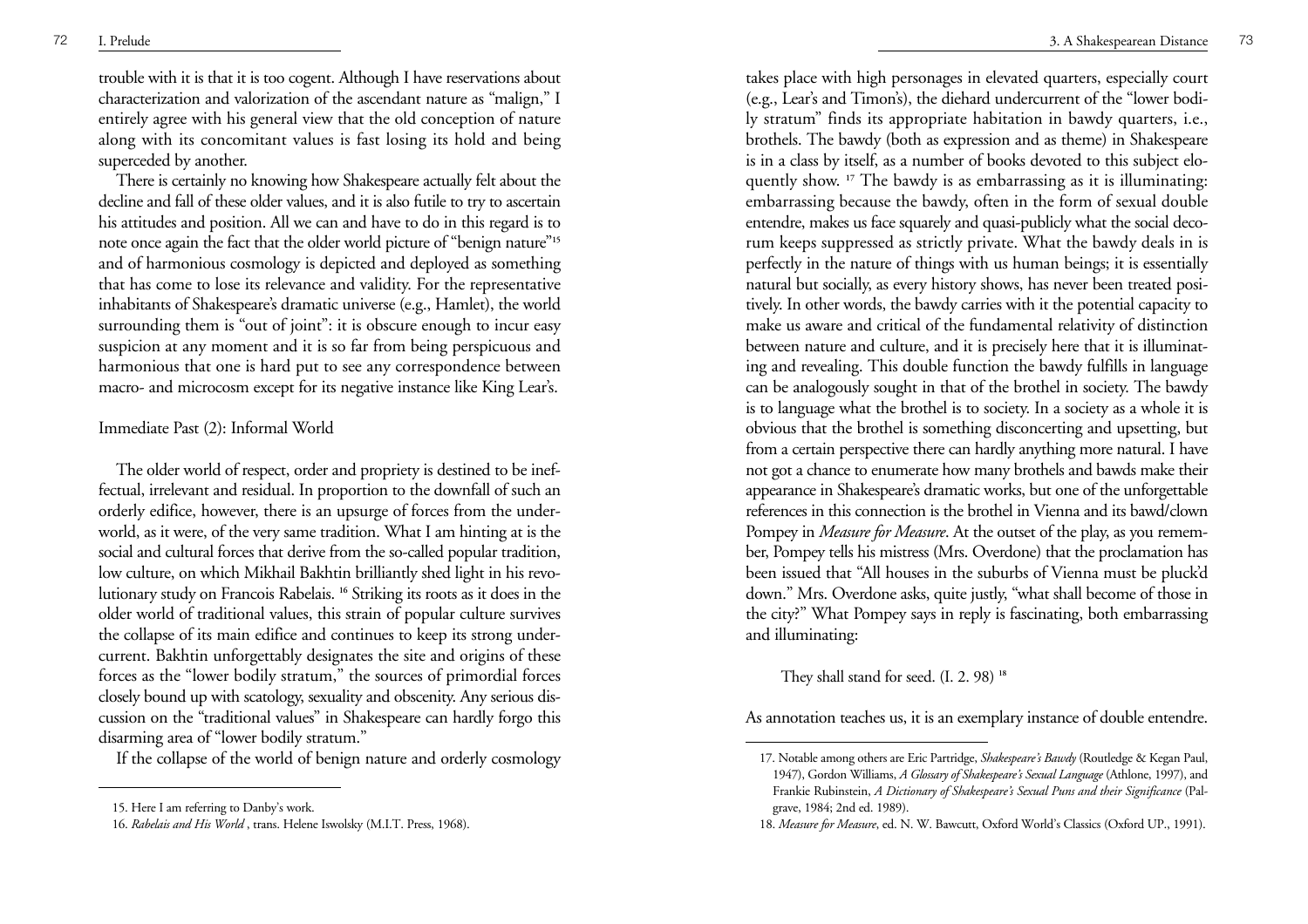(1) Firstly, they "remain standing to assure the continuance of prostitution (like grain left uncut to provide seed for another season). That is, they owe their survival to human intervention as Pompey's words that immediately follow make clear: "They had gone down, too, but that a wise burgher put it for them" (they would have gone down unless a wise citizen intervened in their behalf [or made an offer for their purchase]). They are made to remain because they are somehow socially in need. (2) Secondly, understood as a bawdy equivoque, the line can mean that, whether in brothels or elsewhere, phalli "stand for seed," for procreation. The implication is that irrespective of any proclamation, which is a piece of human artifice after all, nature demands that "they stand for seed," and legitimately at that. The double entendre is hilarious as well as subverting.

One may well wonder what made such a double entendre possible because in the modern and modernized world it has now become a rarity (broadly both in East and West). It is patently obscene and yet has something positive and even healthy about it. It goes against social decorum and yet is not entirely anti-social but rather ultimately conducive to the fundamental health of the society. And if one seeks its origin, it was, as Bakhtin shows us, the popular tradition that struck deep root in low culture, extending more or less unchanged from the Middle Ages to the Renaissance.

\*

So far I have discussed what Shakespeare and his age must and might have received and taken advantage of, consciously or unconsciously, as traditional values. The systems of these values are largely divided into two kinds: one is structured by and oriented to the cosmic harmonious order, what Tillyard once named "the Elizabethan World Picture," which works as a public discourse. The other is, in contrast, an undercurrent discourse with no structural principle to inform it, but carries with it a bottomless power and explosive energy, what Bakhtin once called "the popular tradition," which is bound up with "the Lower Bodily Stratum." Seen from the standpoint contemporaneous with Shakespeare, the former system of values was fast in decline, while the latter continued to exert its invigorating, if subversive, forces.

Had I world enough and time, I could set out more in detail another set of values which will comprise, together with those discussed above, the basic constituent systems of values that go to form the historical horizon of the Renaissance. But in brief, distinct from the system of values handed on from the immediate past, this peculiar system of values was a product of discovery prompted by the Renaissance aspirations toward antiquity, the remote past. The case in point is what the story of Coriolanus articulates.

At the risk of oversimplification, the story of Coriolanus boils down to this: that his over self-confidence, underpinned as it is by his valour and military accomplishments, brings him to an extraordinary degree of arrogance, eventually to the point that he completely ignores social recognition and mediation. His self-confidence and self-sufficiency do not allow him to condescend to accept the process of popular recognition by vote, which he must undergo for social promotion to consulship. Rome the body politic, whose socio-political as well as natural mediation is essential for his existence and subsistence, loses its significance for the self-accomplished Coriolanus, who believes in absolute ideal (honour) and its self-sufficient, immediate fulfillment. He even comes to think that it is disgraceful to have him and his honour recognized by the vulgar populace's vote/voice. I would call his kind of attitude "sublime egotism." True, he yields at the last moment to his mother's mediation for the protection of Rome, his motherland; but it is a far cry from acceptance of the necessities of mediation, ranging from socio-political to physico-somatic. What is left as problematic is the issue of "sublime egotism," a kind of individualistic absolutism, where immediate spiritual self-sufficiency can do without a mediating bodily entity.

With the benefit of historical hindsight, it is easy to see that this problematic emblematically presented through Coriolanus is what is at the heart of the problem of modernity. This strand of values must have formed the "emergent forces" that go to constitute, together with the above-discussed other system of values, the cross section of the society in which Shakespeare's dramatic universe is produced.